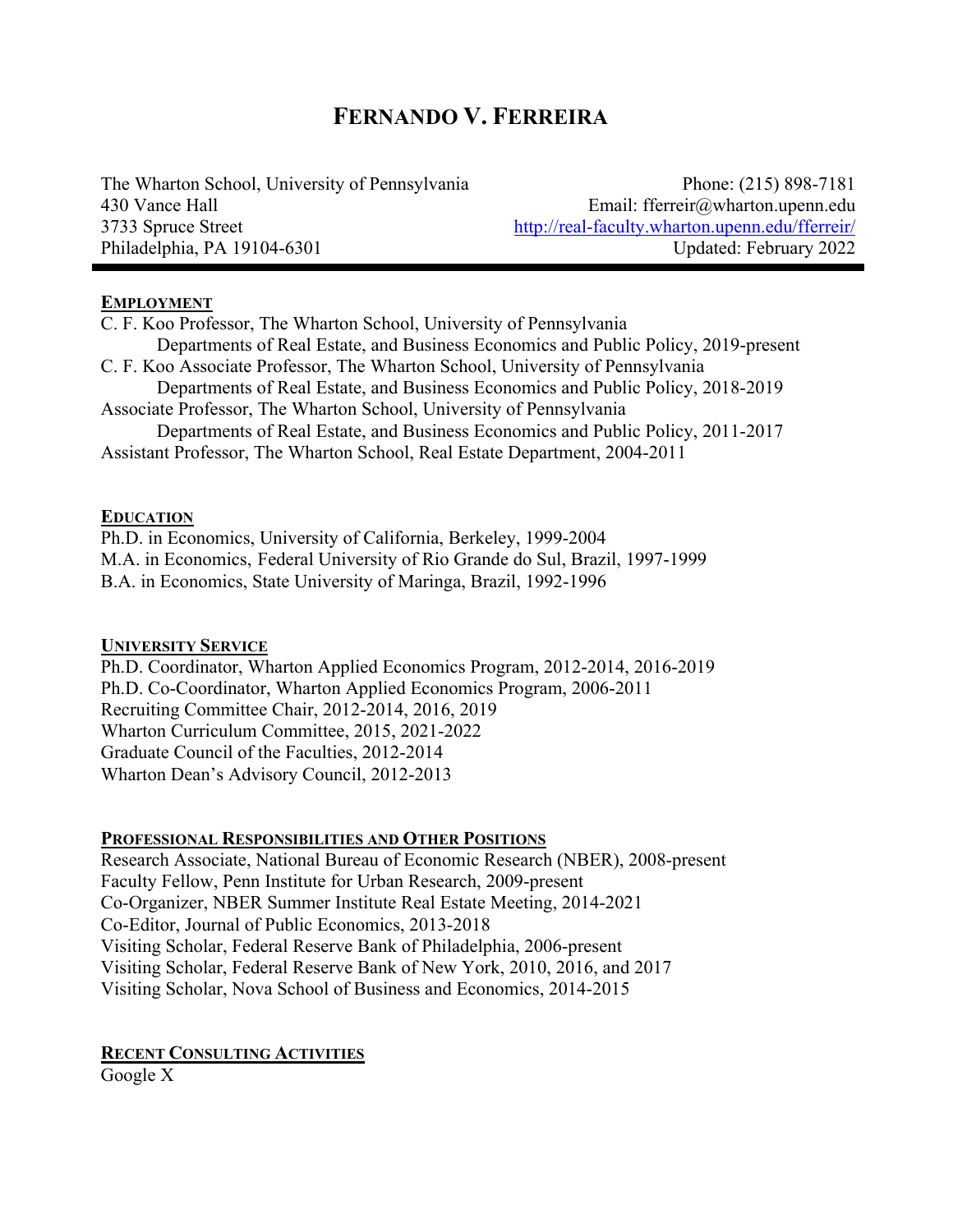#### **RESEARCH AND PUBLICATIONS**

# **Published and Forthcoming Articles**

- "Anatomy of the Beginning of the Housing Boom Across U.S. Metropolitan Areas", with Joseph Gyourko. Forthcoming, *Review of Economics and Statistics*.
- "Housing Disease and Public School Finances", with Matthew Davis. Forthcoming, *Economics of Education Review.*
- "The Role of Price Spillovers in the American Housing Boom", with Anthony DeFusco, Wenjie Ding, and Joseph Gyourko. *Journal of Urban Economics*, Vol. 108, November 2018, p. 72-84.
- "What Drives Racial and Ethnic Differences in High Cost Mortgages? The Role of High Risk Lenders", with Patrick Bayer and Stephen Ross. *The Review of Financial Studies*, Vol. 31(1), 2018, p. 175-205.
- "Racial and Ethnic Price Differentials in the Housing Market", with Patrick Bayer, Marcus Casey, and Robert McMillan. *Journal of Urban Economics*, Vol. 102, November 2017, p. 91- 105.
- "The Vulnerability of Minority Homeowners in the Housing Boom and Bust", with Patrick Bayer and Stephen Ross. *American Economic Journal: Economic Policy*, Vol. 8 (1) 2016.
- "Causal Inference in Urban Economics", with Nathaniel Baum-Snow. *Handbook of Regional and Urban Economics*, vol. 5A, May 2015. Edited by Duranton, Henderson, and Strange.
- "Does Gender Matter for Political Leadership? The Case of U.S. Mayors", with Joseph Gyourko. *Journal of Public Economics*, April 2014, Vol. 112, p. 24-39.
- "The Effect of Rising Income Inequality on Taxation and Public Expenditures: Evidence from U.S. Municipalities and School Districts, 1970-2000" with Leah Platt Boustan, Hernan Winkler, and Eric Zolt. *Review of Economics and Statistics*, October 2013, Vol. 95, No. 4, p. 1291-1302.
- "Pop Internationalism: Has A Half Century of World Music Trade Displaced Local Culture?", with Joel Waldfogel. *Economic Journal,* June 2013, Vol. 123, Issue 569, p. 634-664.
- "Housing Busts and Household Mobility: an Update", with Joseph Gyourko and Joseph Tracy. *Economic Policy Review*, Nov. 2012, vol. 18, number 3.
- "Heterogeneity in Neighborhood-Level Price Growth in the U.S., 1993-2009", with Joseph Gyourko. *American Economic Review Papers and Proceedings*, May 2012, vol. 102(3), p. 134-140.
- "Preferences for Hispanic Neighborhoods" In: "*Neighborhood and Life Chances: How Place Matters in Modern America?*", Penn Press, 2011.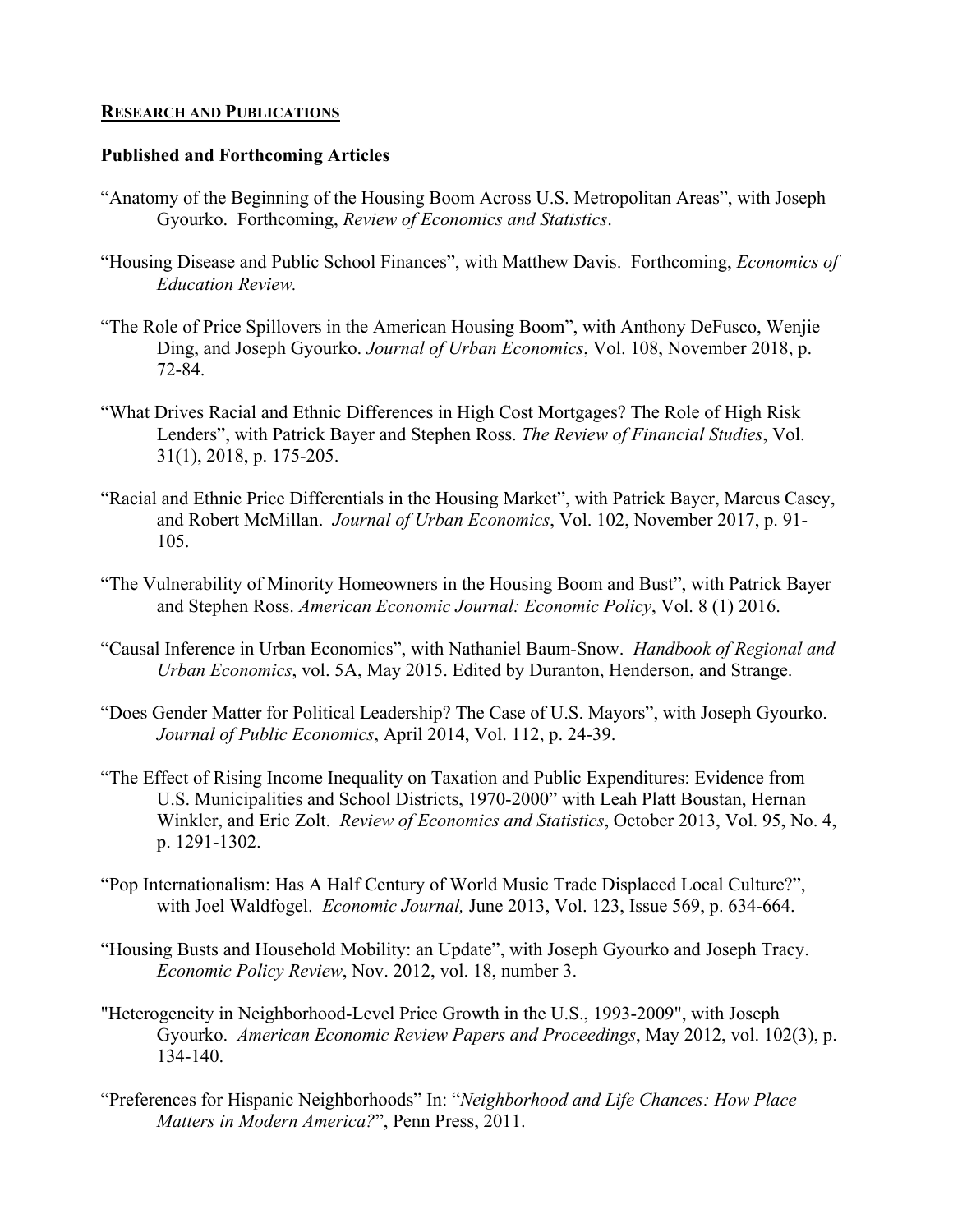- "The Value of School Facility Investments: Evidence from a Dynamic Regression Discontinuity Design", with Jesse Rothstein and Stephanie Cellini. *The Quarterly Journal of Economics*, February 2010, vol. 125(1), p. 215-261.
- "You Can Take It with You: Proposition 13 Tax Benefits, Residential Mobility, and Willingness to Pay for Housing Amenities." *Journal of Public Economics*, vol. 94 (2010), p. 661-673*.*
- "Housing Busts and Household Mobility", with Joseph Gyourko and Joseph Tracy. *Journal of Urban Economics*, vol. 68(1), 2010, p. 34-45.
- "Do School Entry Laws Affect Educational Attainment and Labor Market Outcomes?", with Carlos Dobkin. *Economics of Education Review*, 29 (2010), p. 40-54.
- "Do Political Parties Matter? Evidence from U.S. Cities", with Joseph Gyourko. *The Quarterly Journal of Economics*, February 2009, vol. 124(1), p. 349-397.
- Brookings-Wharton Papers on Urban Affairs 2007. A comment on "Antitrust Implications of Home Seller Outcomes when using Flat-Fee Real Estate Agents" by Steven Levitt and Chad Syverson.
- "A Unified Framework for Measuring Preferences for Schools and Neighborhoods", with Patrick Bayer and Robert McMillan. *Journal of Political Economy*, August 2007, vol. 115 (4), p. 588-638.
- Brookings-Wharton Papers on Urban Affairs 2005. A comment on "Property Tax Limitations and Mobility: Lock-in Effect of California's Proposition 13" by Nada Wasi and Michelle White.

## **Working Papers**

- "Estimating the Economic Value of Zoning Reform", with Santosh Anagol and Jonah Rexer. Submitted.
- "Estimating Preferences for Neighborhood Amenities Under Imperfect Information", with Maisy Wong. Submitted.
- "Occupy Government: Democracy and the Dynamics of Personnel Decisions and Public Sector Performance", with Klenio Barbosa. Submitted.
- "A New Look at the U.S. Foreclosure Crisis: Panel Data Evidence of Prime and Subprime Borrowers from 1997 to 2012", with Joseph Gyourko. NBER Working Paper #21261, 2015.
- "Trade, Endogenous Quality and Welfare in Motion Pictures", with Amil Petrin and Joel Waldfogel. Working paper, 2012.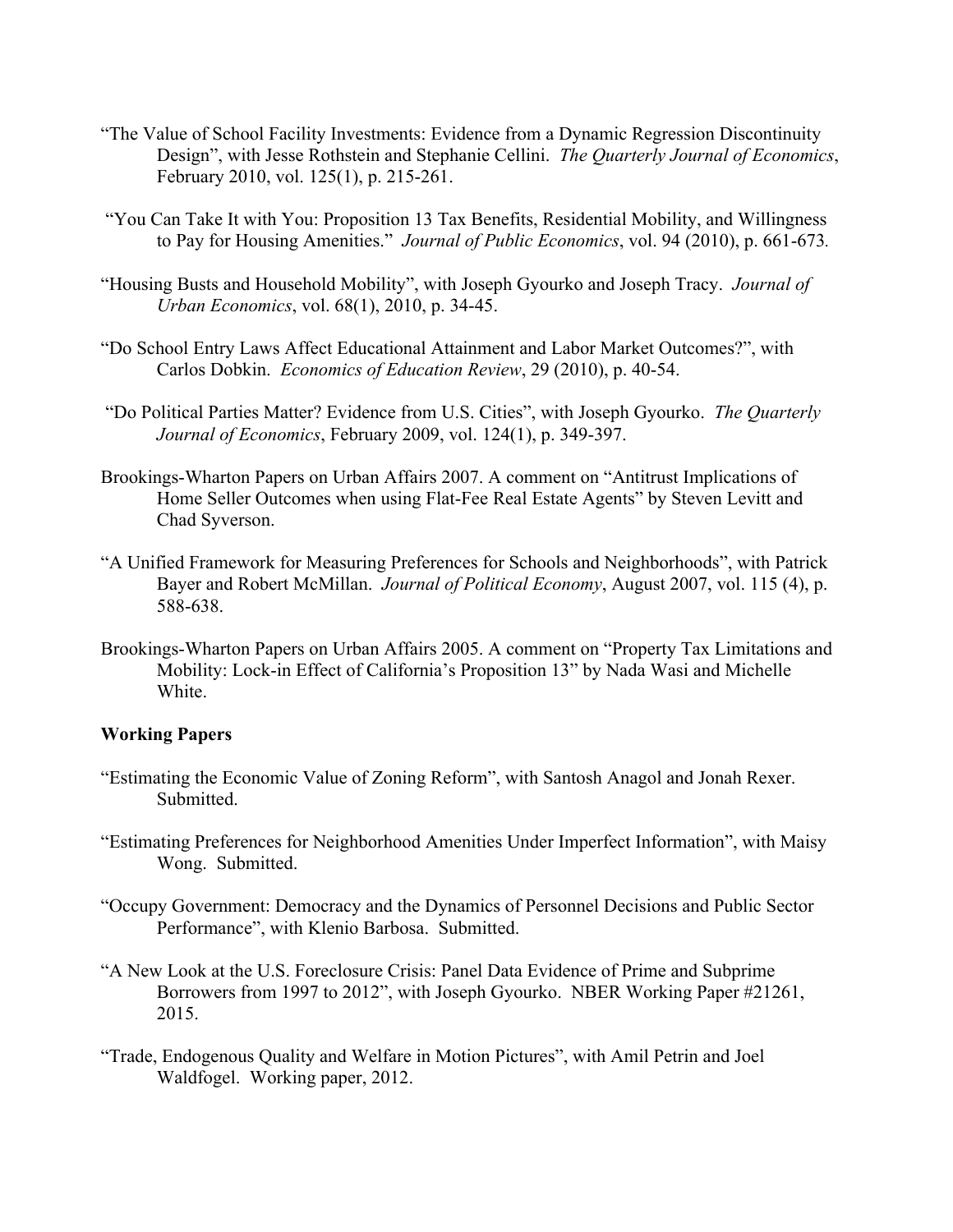"Tiebout Sorting, Social Multipliers, and the Demand for School Quality", with Patrick Bayer and Robert McMillan. NBER Working Paper #10871, November 2004.

# **New Projects**

"Local Politics and Housing Supply in the United States" with Joseph Gyourko.

"Neighborhood Networks and Gentrification in American Cities", with Jeanna Kenney and Benjamin Smith.

"Zoning Reforms and Location of Economic Activity" with Santosh Anagol and Jonah Rexer.

"Working from Home and Neighborhood Choice" with Maisy Wong.

# **PHD ADVISING**

- (2022) Rui Yui Brattle Group (Chair of Dissertation Committee)
- (2021) Jacob Krimmel Federal Reserve Board of Governors (Chair of Dissertation Committee)
- (2019) Matthew Davis Cornerstone, San Francisco (Chair of Dissertation Committee)
- (2018) Ben Hyman Federal Reserve Bank of New York (Dissertation Committee)
- (2016) Ana Gazmuri Toulouse School of Economics (Co-Chair of Dissertation Committee)
- (2015) Anthony DeFusco Northwestern University, Kellogg Finance (Co-Chair of Dissertation Committee)
- (2015) Peter Blair Clemson University, Economics Department (Dissertation Committee)
- (2014) Anita Mukherjee University of Wisconsin-Madison, Risk Management Department (Chair of Dissertation Committee)
- (2013) Cindy Soo University of Michigan, Ross Finance (Dissertation Committee)
- (2011) Andrew Paciorek Federal Reserve Board of Governors (Dissertation Committee)

# **GRANTS AND AWARDS**

Wharton Dean's Research Fund, 2021, \$15,000

Wharton Behavioral Lab Support, 2019-2022, \$30,000

Wharton Teaching Excellence, 2020

Wharton Dean's Research Fund, 2019, \$25,000

Global Initiatives Research Program at Wharton, 2017, \$9,000

Berger Scholar Fund, The Wharton School, 2014

Dean Adler and Susanna Lachs Term Research Fund, Zell-Lurie Real Estate Center, 2012

Global Initiatives Research Program at Wharton, 2010, \$10,000

Ford Foundation grant on "Assessing Racial, Ethnic, and Neighborhood Differences in Loan Pricing and Performance", 2008-2010, Co-Investigator, \$195,101

Global Initiatives Research Program at Wharton, 2009, \$10,000

# US Department of Education Research Grant, 2005-2007, Award Number R305E050137, \$390,923

Ballard Research Award, The Wharton School, 2005-2006

- National Tax Association Outstanding Doctoral Dissertation Award, 2004
- California Census Research Data Center Dissertation Fellowship, 2003-2004
- Dean's Normative Time Fellowship, UC Berkeley, 2003-2004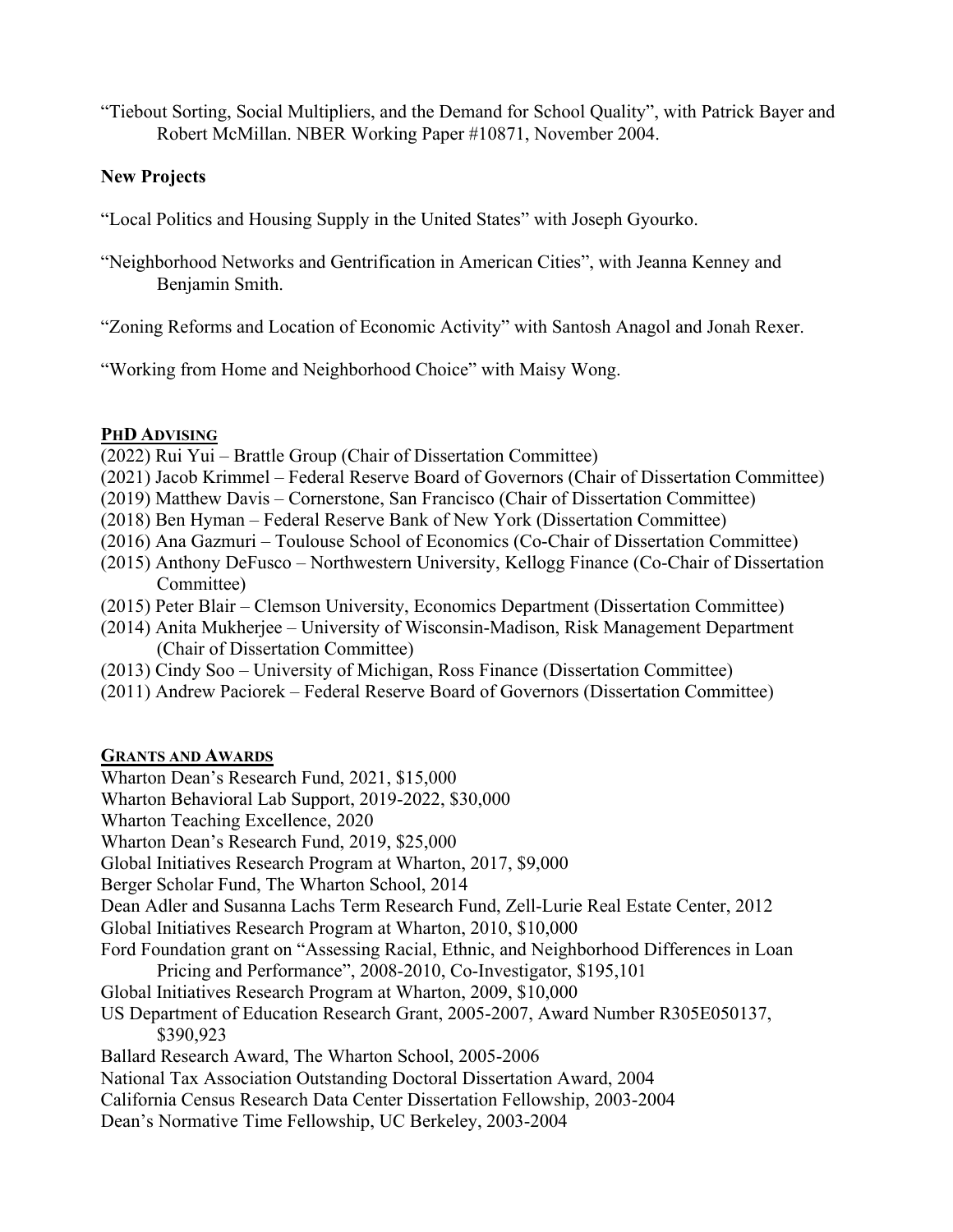Ph.D. Fellowship, CAPES, 1999-2003 M.A. Fellowship, CNPQ, 1997-1999 Ney Marques Award – Undergraduate Student of the Year, Economics, 1996

# **TEACHING**

MBA and Undergraduate: Urban Fiscal Policy, 2019-present MBA and Undergraduate: Real Estate Finance and Investments, 2005-2018 Ph.D.: Urban Economics and Real Estate, 2008-present

## **ACADEMIC PRESENTATIONS**

**2021-present (including scheduled)**: Asian Meeting of the Econometric Society, CEMFI, Wharton AEW, NBER SI Urban Economics, North American Meeting of the Econometric Society, FGV-SP, SBE Applied Economics, LACEA-LAMES Annual Meeting, National Tax Association Annual Meeting, Stanford SITE, NBER Public Economics Fall Meeting, Urban Economics Association Meeting USA, ASSA 2022, DaveFest 2022: A Conference in Honor of David Card, FHFA, Wharton Urban Lunch.

**2016-2020**: George Washington University - Finance, CURE (discussant), Weimer School-Homer Hoyt Institute (Research Fellow Program), University of Southern California, University of Houston Economics, UNC-Duke Corporate Finance Conference (discussant), UCLA Economics, AEA CSMGEP (discussion), Insper Institute (presentation and mini-course), NBER Economics of Education, National Tax Association Meeting (presentation and special lecture), New York FED, University of California, Berkeley, NBER Public Economics, Cleveland FED, Arizona State University, George Washington University – Economics, INET Conference (discussant), LACEA Mexico, Urban Economics Association Annual Meeting, Northwestern University (Kellogg School), NBER SI Real Estate, Google Modelling Group, European Urban Economics Association, Wharton Urban Lunch.

**2010-2015**: MIT Economics, NBER Behavioral Finance meeting, University of British Columbia, University of Miami Finance Department, UC Berkeley Haas School of Business, Weimer School-Homer Hoyt Institute (Research Fellow Program), CURE conference (discussant), HULM Conference, University of Maringa, Brazil, Bundesbank Spring Conference, Nova School of Business and Economics, London School of Economics, Lubrafin Conference, Inter-American Development Bank, Trinity College, FDIC, University of Chicago Booth, Brown University, Harvard Labor Seminar, UCLA Anderson School, NBER Summer Institute – Real Estate and Public Economics, University of Connecticut, University of Rochester, Kellogg School of Management (visiting scholar), NBER Fiscal Federalism Conference (discussant), Inter-American Development Bank, London School of Economics, NBER Public Economics and Real Estate (discussant), Federal Reserve Board of Governors, University of Chicago - Harris School of Public Policy, National Tax Association (presenter and program committee member). **2009 and earlier**: Princeton University, Washington University in St. Louis, University of California, Berkeley - Haas School of Business, University of Pennsylvania, NBER Public Economics and Real Estate (discussant), FED Conference "How Does Place Matter?", IIES (Stockholm University), University of Oslo, Norwegian School of Economics, University of Michigan, Brown University, Yale University, NBER Public Economics, University of Chicago - Harris School of Public Policy, Brookings Institution (discussant), Federal Reserve Bank of Philadelphia, Columbia University, Duke University, NBER Education, Carnegie Mellon, University of Pittsburgh, University of Southern California, University of California, Berkeley -